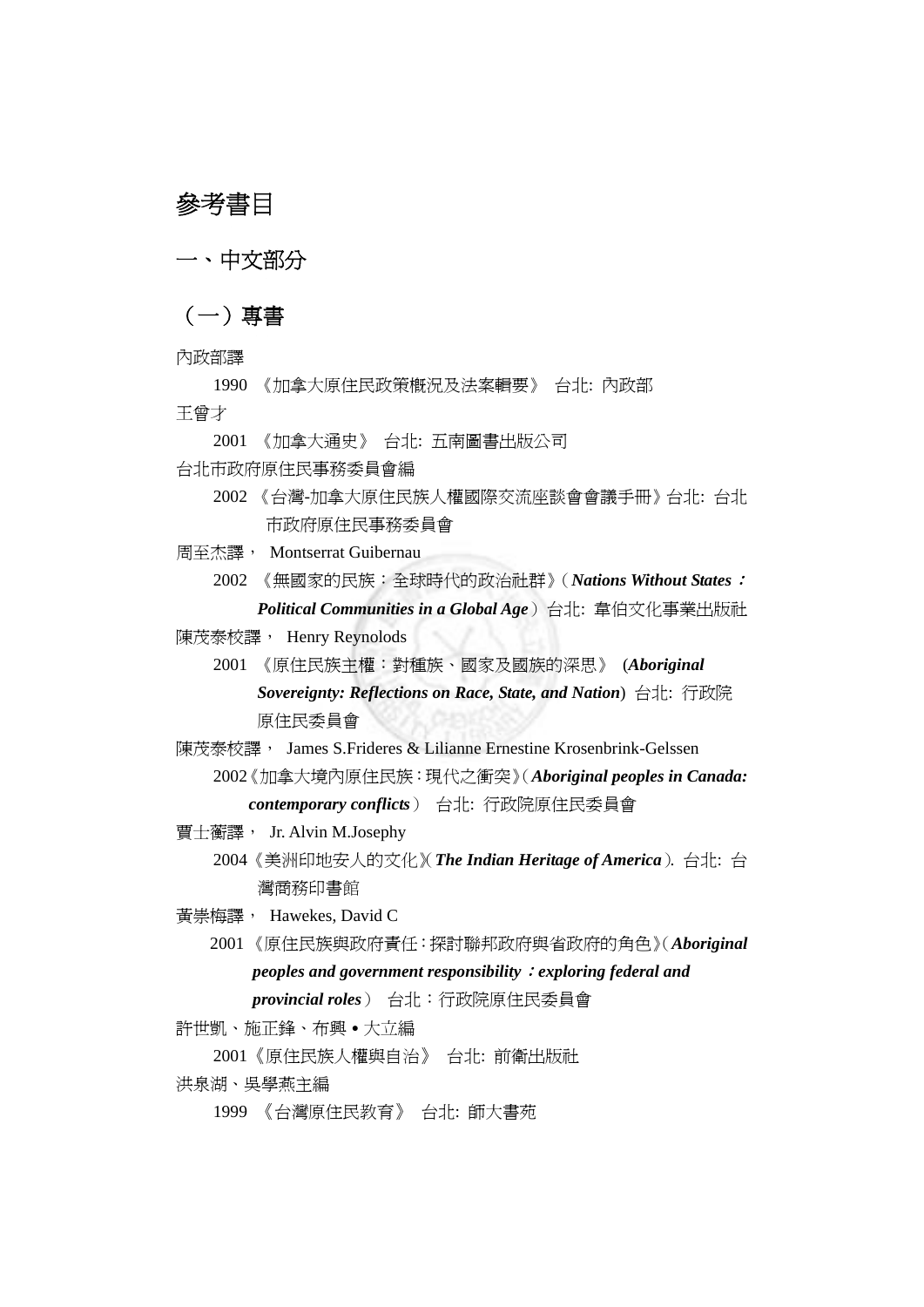國際特赦雜誌社編

1999 《原住民聯合國工作資源手冊》 台北: 行政院原住民委員會 張建成主編

2000 《多元文化教育:我們的課題與別人的經驗》 台北: 師大書苑 陳枝烈

1997 《台灣原住民教育》 台北: 師大書苑

陳麗華

2000 《族群關係課程發展研究》 台北: 五南圖書出版公司

鄭又平等譯, Ted Robert Gurr & Barbara Harff

2002 《國際政治中的族群衝突》 (*Ethnic Conflict in World Politics*). 台 北: 偉伯文化事業出版社

譚光鼎

2002 《台灣原住民教育—從廢墟到重建》 台北: 師大書苑

# (二)期刊論文

林岱緯、劉淑惠

2004 〈對加拿大憲政改革的幾點觀察〉 「瞭解當代加拿大政治學術研討 會」(會議論文) 台北: 國家展望文教基金會

李憲榮

- 1997 〈加拿大族群政治與政策〉收入:施正鋒 (編),《族群政治與政策》 台北: 前衛出版社
- 2001 〈加拿大的英法雙語政策〉「各國語言政策研討會—多元文化與族 群平等」(會議論文) 台北:行政院客家委員會

阮西湖

2004 〈加拿大語言政策考察報告〉. 收入: 周玉忠 王輝 (編.),《語言 規劃與語言政策:理論與國別研究》北京:中國社會科學出版社

范盛保

2004 〈從大熔爐到多元文化主義:加拿大成功之移民經驗及其對台灣的 啟示〉, 「瞭解當代加拿大政治學術研討會」(會議論文) 台北:國 家展望文教基金會

張茂桂

2002 〈台灣是多元文化國家〉 《文化研究月報》13.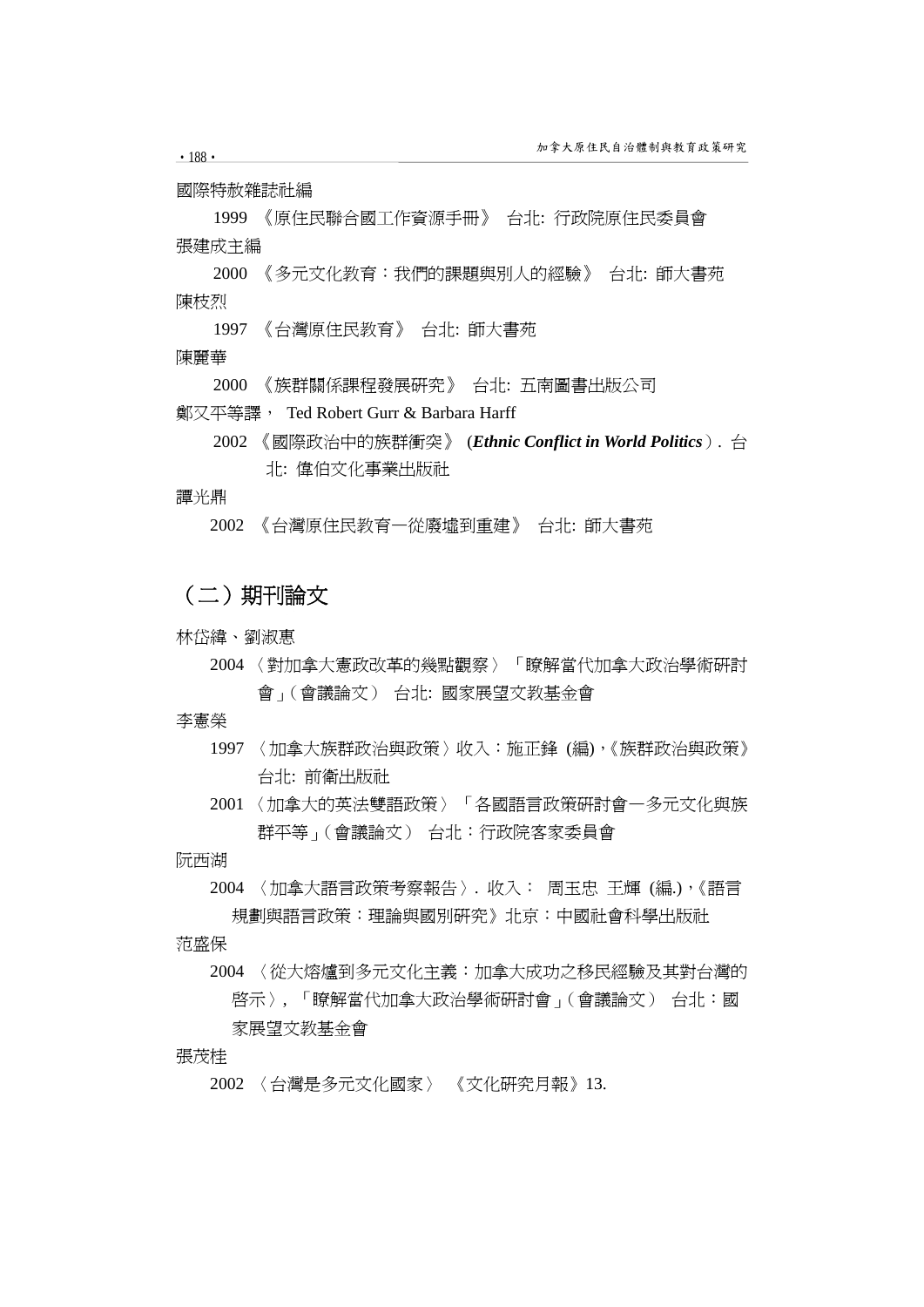### 施正鋒

- 2001 〈原住民自治與台灣前途〉收入:許世凱、施正鋒、布興․大立 (編.) 《原住民族人權與自治》 台北: 前衛出版社
- 2003 〈加拿大原住民族自治體制〉 「台灣原住民族自治研討會 會議資 料」 花蓮: 國立東華大學民族發展研究所
- 2005 〈原住民族自治的探討〉 「議題與視野公共事務論壇」 台北: 國 立台灣大學政治學系

#### 李承傑

2004 〈加拿大原住民教育之研究〉 台東:國立台東大學教育研究所碩士 論文





#### **Anaya, S. James**

1996 *Indigenous Peoples in International Law*. Oxford: Oxford University Press

# **Alberta Education Resources**

2005 *Our Words, Our Ways: Teaching First Nations, Métis and Inuit Learners.* Edmonton: Aboriginal Services Branch and Learning and Teaching **Resources** 

#### **Boisvert, David A.**

1985 *Forms of Aboriginal Self-Government* Kingston: Institute of Intergovernmental Relations

# **Bruner, Jerome**

1996 *The Culture of Education*. Combridge: Harvard University Press

#### **Beresford, Quentin & Partington, Gary**

2003 *Reform and Resistance in Aboriginal Education.* Crawley: University of Western Australia Press

#### **Cairns, Alan C.**

2000 *Citizens Plus: Aboriginal Peoples and the Canadian State*. Vancouver: UBC Press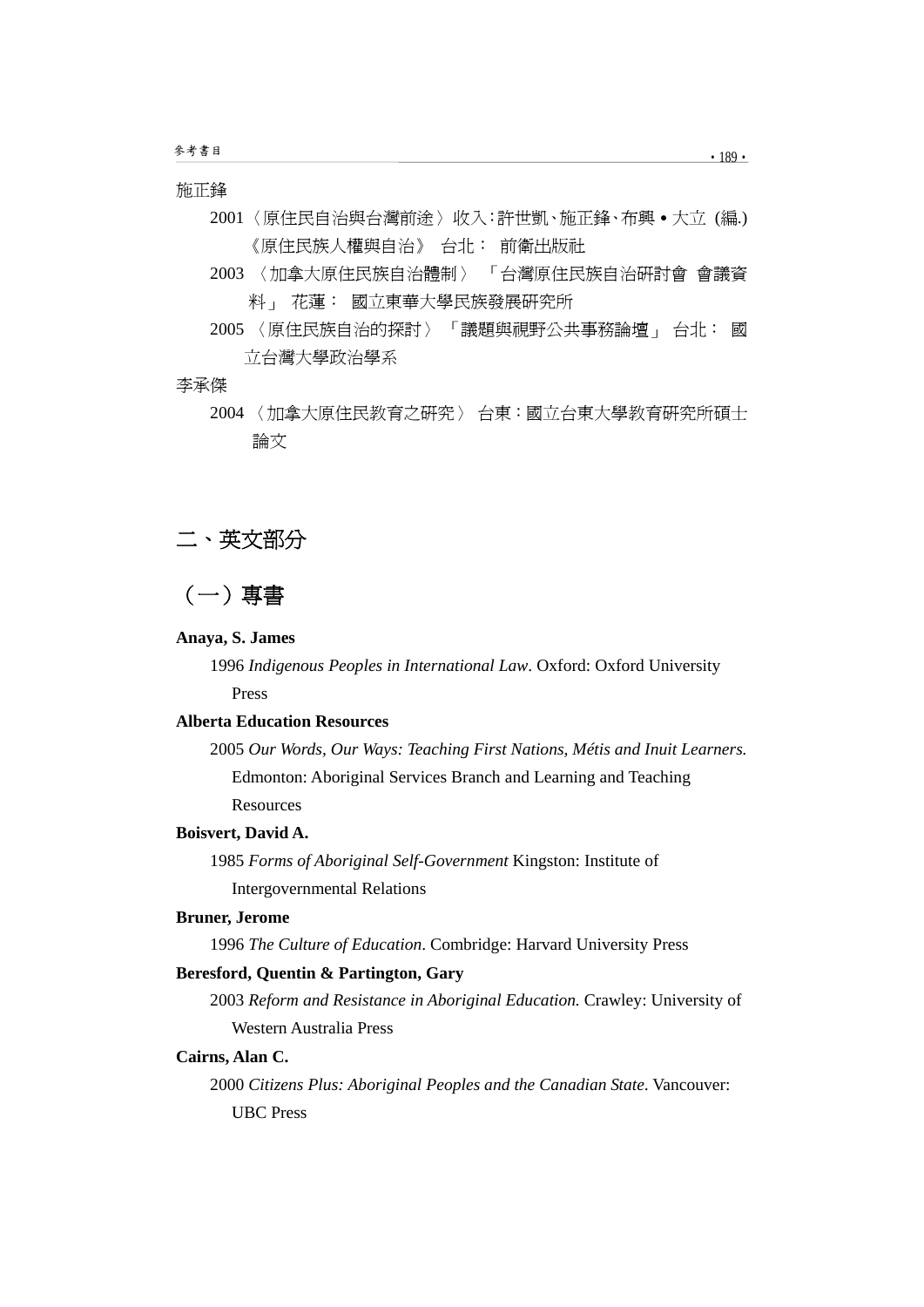#### **Clark, Bruck**

1991 *Native Liberty, Crown Sovereignty: The Existing Aboriginal Right of Self-Government in Canada*. Montreal: McGill-Queen's University Press

#### **Cummins, Jim**

1990 *Heritage Languages: The development and denial of Canada's linguistic resources*. Montreal: Our Schools/Our Selves Education Foundation

#### **Curtis Cook & Juan D. Lindau**

2000 *Aboriginal Rights and Self-Government: The Canadian and Mexican Experience in North American Perspective.* Montreal: McGill-Queen's University Press

#### **Council of Ministers of Education**

2001 *The Development of Education in Canada*. Toronto: Council of Ministers of Education

# **Canada Education Statistics Council**

2000 *Education Indicators in Canada: Report of the Pan-Canadian Education Indicators Program 1999*. Ottawa: Canada Education Statistics Council

- 2004 *Education Indicators in Canada: Report of the Pan-Canadian Education Indicators Program 2003*. Ottawa: Canada Education Statistics Council
- 2006 *Education Indicators in Canada: Report of the Pan-Canadian Education Indicators Program 2005*. Ottawa: Canada Education Statistics Council

#### **Department Of Culture, Language, Elders and Youth**

2006 *Language Legislation*. Iqaluit: Department Of Culture, Language, Elders and Youth

# **Department Of Culture, Language, Elders and Youth on Behalf of the Government of Nunavut**

2004 *Next Steps Toward Made-In-Nunavut Language Legislation.* Iqaluit: Department Of Culture, Language, Elders and Youth on Behalf of the Government of Nunavut

#### **Department of Indian Affairs and Northern Development**

2002 *From Generation to Generation: Survival and Maintenance of Canada's Aboriginal Languages Within Families, Communities and Cities.* Ottawa: Department of Indian Affairs and Northern Development

# **Department of Human Resources Inuit Empolyment Planning**

2005 Towards a Representative Public Service: Department of Human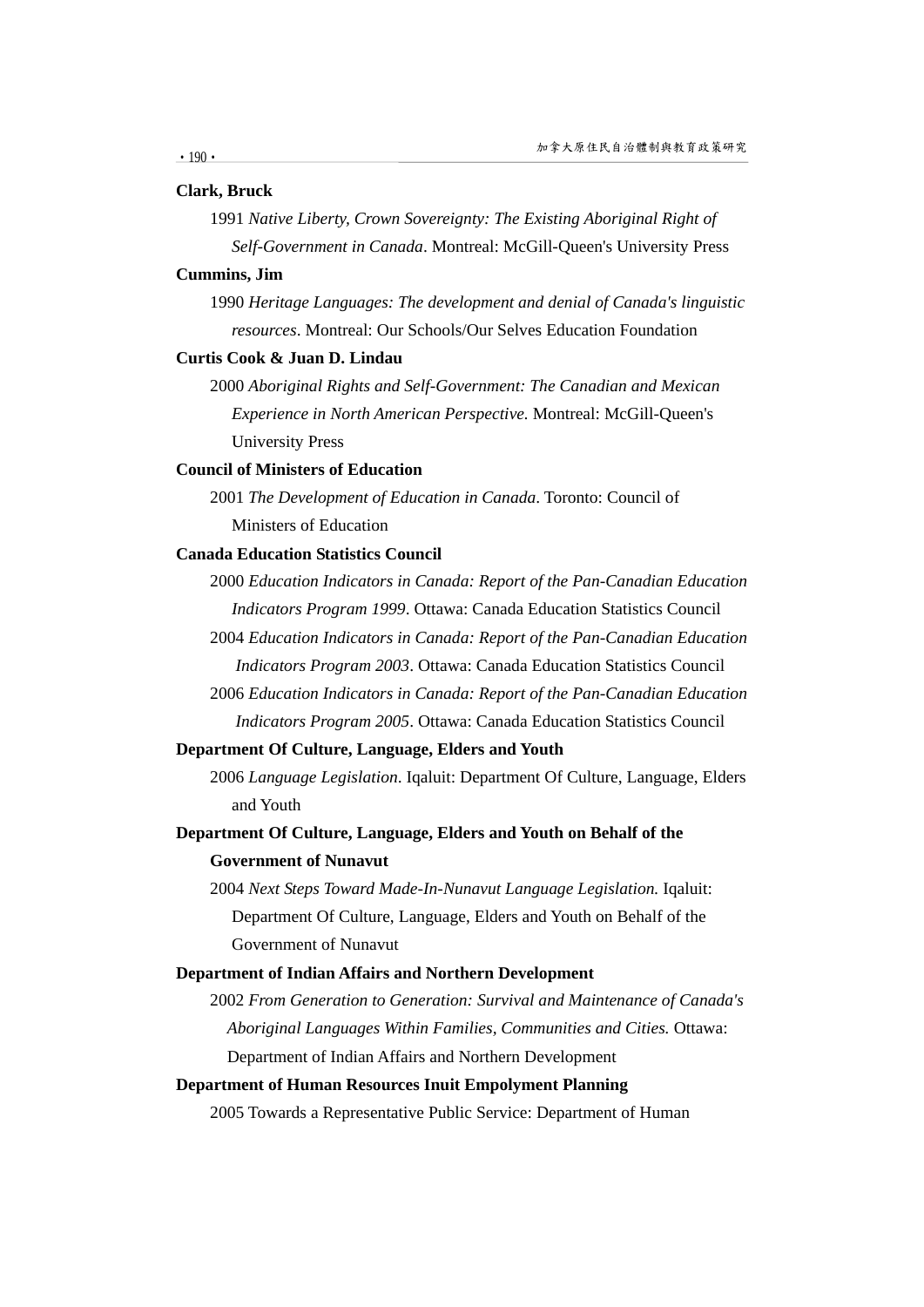Resources Inuit Empolyment Planning

#### **Davis, Shelton H.**

1988 *Land Rights and Indigenous Peoples: The Role of the Inter-American Commission on Human Rights*. Cambridge: Cultural Survival Inc.

# **Department of Education Government of Nunavut**

2004 *Bilingual Education Strategy for Nunavut: 2004-2008*. Iqaluit: Department of Education Government of Nunavut

#### **EKOS Research Associates Inc.**

2002 *Winter 2002 Survey of First Nations People Living On-Reserve*. Hull: Indian and Northern Affairs

# **First Nations and Northern Statistics Section**

2004 *Basic Departmental Data*. Ottawa: Department of Indian Affairs and Northern Development

## **Flanagan, Tom**

2000 *First Nations? Second Thoughts*. Montreal McGill-Queen's University Press

# **Garrod, Andrew & Larimore, Colleen**

1997 *First Person, First Peoples: Native American College Graduates Tell Their Life Stories.* Ithaca: Cornell University Press

# **Green, Joyce**

2003 *Self-determination, Citizenship, and Federalism: Indigenous and Canadian* Palimpsest: University of Regina

#### **Gagné, Marie-Anik**

1994 *A Nation Within A Nation: Dependency and the Cree*. Montreal: Black Rose Books

## **Ghosh, Ratna**

1996 *Redefining Multicultural Education*. Toronto: Harcourt Brace

# **Hsu Chieh-lin**

1999 *The Rights of Indigenous Peoples*. Taipei: College of Law, National Taiwan University

# **Iglauer, Edith**

2000 *Inuit Journey: The Co-operative Adventure in Canada's North*. Madeira Park: Harbour Publishing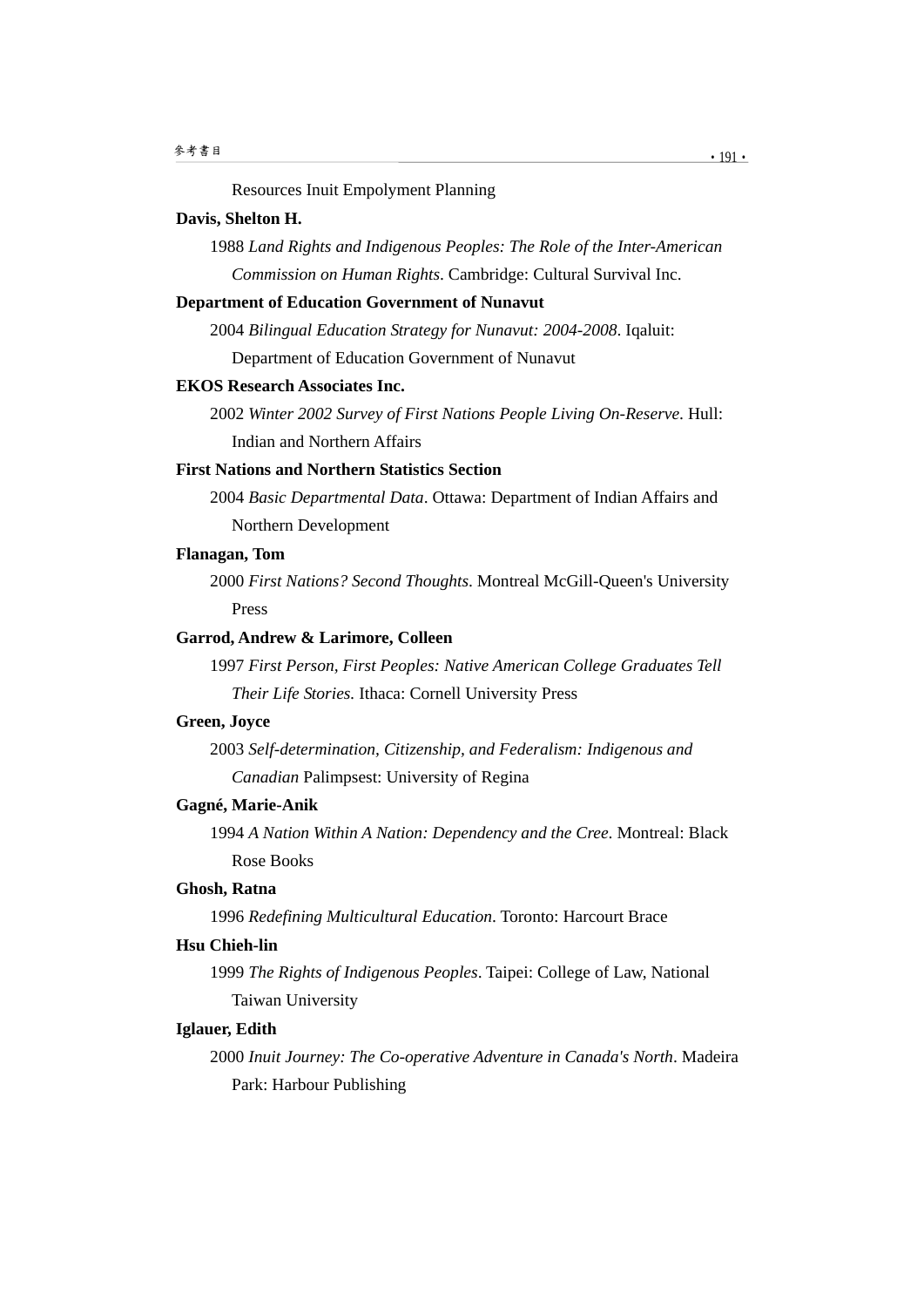#### **Indian and Northern Affairs**

2001 *Overview of DIAND Program Data.* Ottawa: Indian and Northern Affairs Canada

# **McMillan, Alan D.**

1995 *Native Peoples and Cultures of Canada*. Vancouver: Douglas & Mclntyre Ltd.

#### **Molyneaux, Larry J.Zimmerman & Brian Leigh**

1996 *Native North America*. Norman: University of Oklahoma Press

#### **McFarlane, Peter**

1993 *Brotherhood to Nationhood: George Manuel and the Making of the Modern Indian Movement*. Toronto: Between The Lines

#### **Morse, Bradford W.**

1984 *Aboriginal Self-Government In Australia and Canada*. Kingston: Institute of Intergovernmental Relations

# **Munro, John C.**

1984 *Response of the Government to the Report of the Special Committee on Indian Self-Government.* Ottawa: Indian Affairs and Northern Development

# **Minister responsible for Statistics**

2003 *Education in Canada: Raising the standard.* Ottawa: Minister responsible for Statistics Canada

#### **Morgan, Nancy A.**

2002 *''If Not Now, Then When?'': First Nations Jurisdiction Over Education: A Literature Review* Ottawa: The Minister's National Working Group on First Nations Education

# **Minister of Indian Affairs and Northern Development**

2004 *The Landscape: Public Opinion On Aboriginal And Northern Issues*. Ottawa: Minister of Indian Affairs and Northern Development

#### **Niezen, Ronald**

2003 *The Origins of Indigenism: Human Rights and The Politics of Identity*. LosAngele:University of California Press

#### **Nuttall, Mark**

1998 *Protecting the Arctic: Indigenous Peoples and Cultural Survival*. The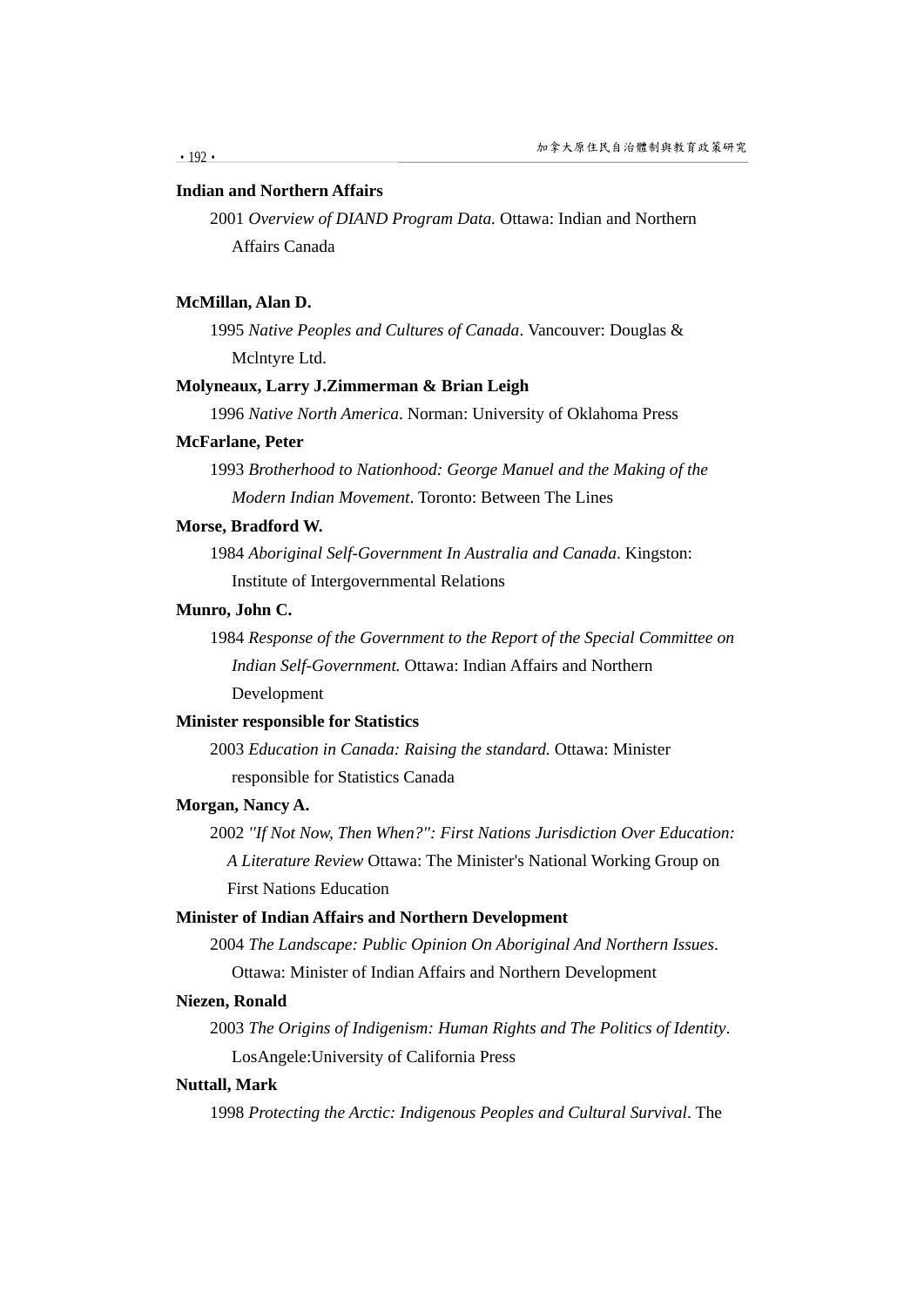Netherlands: Hareood academic publishers

### **Havemann, Paul**

1999b *Indigenous Peoples' Rights in Australia, Canada, and New Zealand* Oxford: Oxford University Press

# **Russell, Dan**

2000 *A people's Dream: Aboriginal Self-Government in Canada*. Vancouver: UBC Press

#### **Cloughley, R. Maurice**

1995 *The Spell of The Midnight Sun. Victoria*: Horsdal & Schubart Publishers Ltd.

# **Schwartz, Bryan**

1985 *First Principles: Constitutional Reform with Respect to the Aboriginal Peoples of Canada 1982-1984*. Kingston: Institute of Intergovernmental Relations

# **Stevenson, Marc G.**

1997 *Inuit, Whalers, and Cultural Persistence: Structure in Cumberland Sound and Central Inuit Social Organization*. Oxford: Oxford University Press

# **Wright, J. V.**

1999 *A History of the Native People of Canada* Hull: Canadian Museum of Civilization Volume Ⅱ(1000 B.C.-A.D.500)

### **Wherrett, Jill**

1999 *Aboriginal Self-Government*. Ottawa: Library of Parliament

# **Wherrett, Megan & Furi, Jill**

2003 *Indian Status and Band Membership Issues*; Ottawa: Parliamentary Research Branch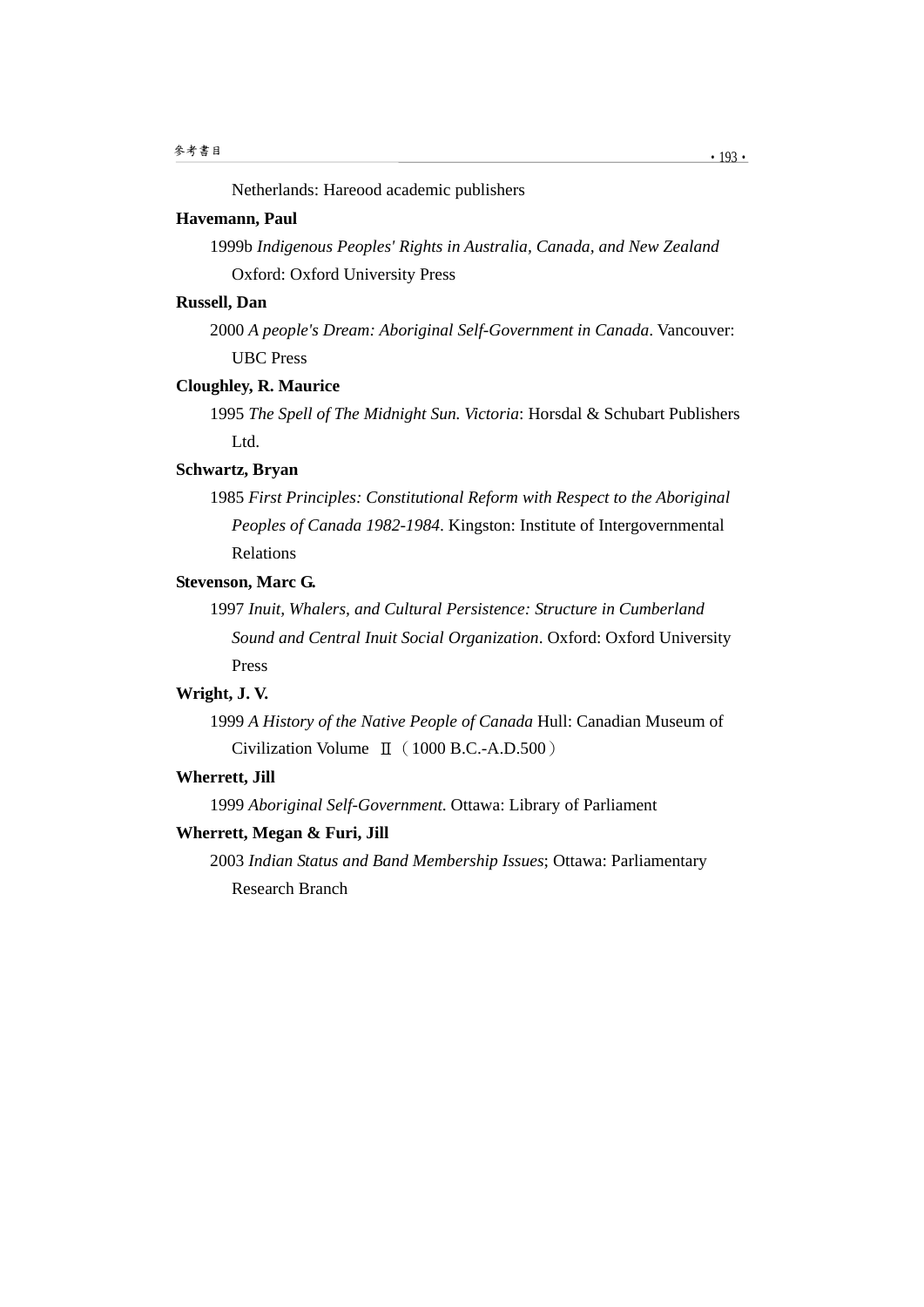# (二)期刊論文

#### **Bell, Catherin**

1999 Metis Self-Government : The Alberta Settlement Model. In: John H. Hylton (ed.), *Aboriginal Self-Government in Canada*. Saskatchewan: Purich Publishing Ltd

#### **Borrows, John**

2001 Domesticating Doctrines: Aboriginal Peoples after the Royal Commission. *McGill Law Journal* Vol.46: pp.616-661.

#### **Barron, F. Laurie and Garcea, Joseph**

1999 Aboriginal Self-Government and the Creation of New Indian Reserves: A Saskatchewan Case Study. In: John H. Hylton (ed.), *Aboriginal Self-Government in Canada*. Saskatchewan: Purich Publishing Ltd

#### **Cassidy, Frank**

1990 Aboriginal Government in Canada: An Emerging Field of Study. *Canadian Journal of Political Science* Vol. 23, No.1: pp.73-99.

# **Capozza, K.L.**

2001 Canadian Territory of Nunavut Pushes to Expand College Offerings. *Indian Journal of Native Education* 47: pp.A39-A40.

### **Castellano, Marlene Brant**

1999 Renewing The Relationship: A Perspective on The Impact of The Royal Commission on Aboriginal Peoples. In: John H. Hylton (ed.), *Aboriginal Self-Government in Canada*. Saskatchewan: Purich Publishing Ltd

#### **Charters-Voght, Opal**

1999 Indian control of Indian education: The path of the upper Nicola band. *Indian Journal of Native Education* 23: p.64.

# **Chartier, Clem**

1999 Aboriginal Self-Government and The Metis Nation In: John H. Hilton (ed.), *Aboriginal Self-Government in Canada*. Saskatchewan: Purich Publishing Ltd

#### **Danley, John R.**

1991 Liberalism, Aboriginal Rights, and Cultural Minorities. *Philosophy and Public Affairs* Vol. 20, No. 2: pp.168-185.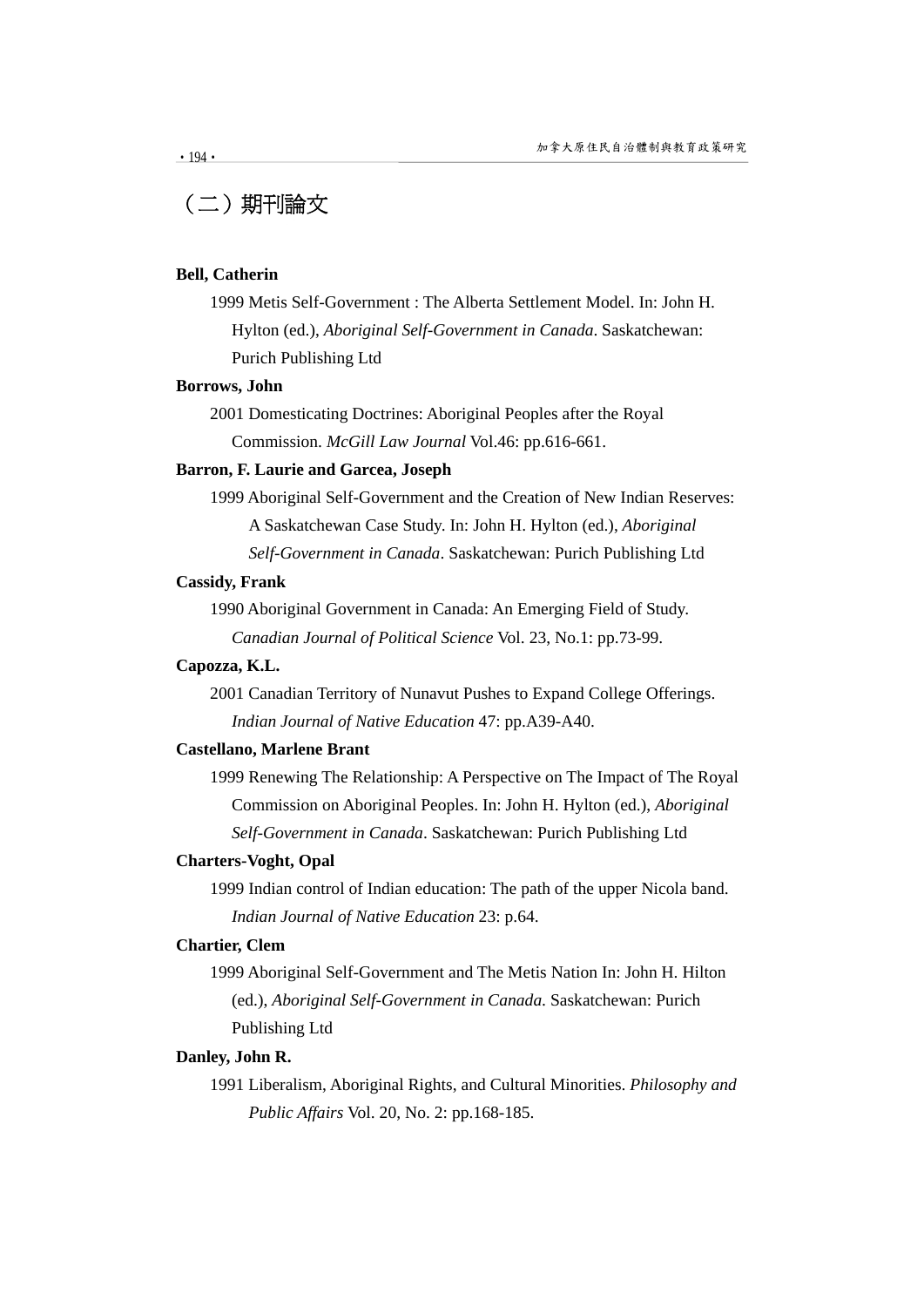# **Department of Education & Department of Health and Social Services**

2004 Nunavut Early Childhood Development Update Report 2003/2004 & Early Learning & Child Care Update Report 2003/2004: Department of Education & Department of Health and Social Services

# **Ekstedt, John W.**

1999 International Perspectives on Aboriginal Self-Government. In: John H. Hylton (ed.), *Aboriginal Self-Government in Canada*. Saskatchewan: Purich Publishing Ltd

#### **Elijah, Mary Joy**

2002 Literature Review- Language & Culture. Ottawa: The Minister's National Working Group on Education

## **Goehring, Brian**

1993 *Indigenous Peoples of the World: An Introduction to Their Past, Present, And Future*. Saskatoon Purich Publishing

#### **Graham, Katherine A.**

1999 Urban Aboriginal Governance in Canada: ParaDigms and Prospects. In: John H. Hylton (ed.), *Aboriginal Self-Government in Canada*. Saskatchewan: Purich Publishing Ltd

#### **Hylton, John H.**

1999 Future Prospects for Aboriginal Self-Government in Canada. In: John H. Hylton (ed.), *Aboriginal Self-Government in Canada*. Saskatchewan: Purich Publishing Ltd

# **Hawthorn**

1971 *A Survey of the Contemporary Indians of Canada: Economic, Political, Educational Needs and Policies*. Ottawa: Indian Affairs Branch

## **Jenson, Jane**

2001 The Changing Boundaries of Citizenship. A Review and a Research AgendaYork University

#### **Kulchyski, Peter**

2003 40 Years in Indian Country. *Canadian Dimension* Vol.37: p.33.

# **Morse, Bradford W.**

1999 The Inherent Right of Aboriginal Governance. In: John H. Hylton (ed.), *Aboriginal Self-Government in Canada*. Saskatchewan: Purich Publishing Ltd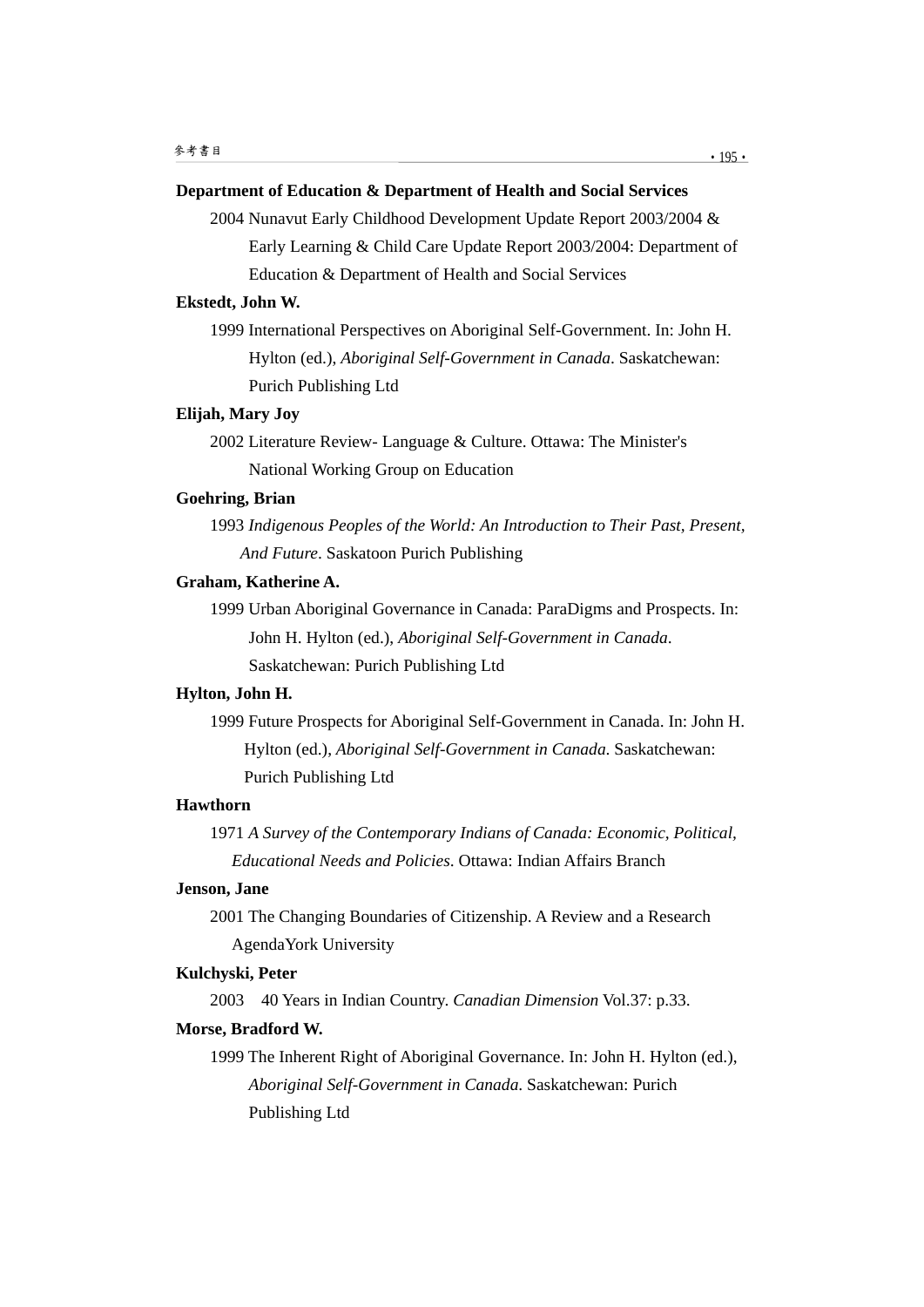# **Minister of Indian Affairs and Northern Development**

1995 *The Government of Canada's Approach to Implementation the Inherent Right and the Negotiation of Aboriginal Self-Government*. Ottawa: Minister of Public Works and Government Services Canada

# **Mentzer, Marc S.**

1993 Minority Representation in Higher Education: The Impact of Population Heterogenity. *The Journal of Higher Education* 64, No. 4: pp.417-433.

#### **Mountjoy, Terry**

1999 Municipal Government Perspectives on Aboriginal Self-Government. In: John H. Hylton (ed.), *Aboriginal Self-Government in Canada*. Saskatchewan: Purich Publishing Ltd

# **Nunavut Broadband Task**

2002 *Sivumuuqpallianiq, Moving Forward: Strengthening Our Self-Reliance in the Information Age*. Iqaluit: Nunavut Broadband Task Force, Community Economic Development and Trade Division, Department of Sustainable Development

# **Office of the Languages Commissioner of Nunavut**

2004a Inujtitut. Iqaluit: Office of the Languages Commissioner of Nunavut

- 2004b The Role of the Languages Commissioner. Iqaluit: Office of the Languages Commissioner of Nunavut
- 2004c What We Do. Iqaluit: Office of the Languages Commissioner of Nunavut
- 2004d Writing Systems. Iqaluit: Office of the Languages Commissioner of Nunavut
- 2004e Your Language Rights in Nunavut. Iqaluit: Office of the Languages Commissioner of Nunavut
- 2006f Syllabic Fonts. Iqaluit: Office of the Languages Commissioner of Nunavut
- 2006g A Who's Who of Languages in Nunavut. Iqaluit: Office of the Languages Commissioner of Nunavut

# **Paulston, Christina Bratt**

1997 Language Policies and Language Rights. *Annual Review of Anthropology* vol.26: pp.73-85.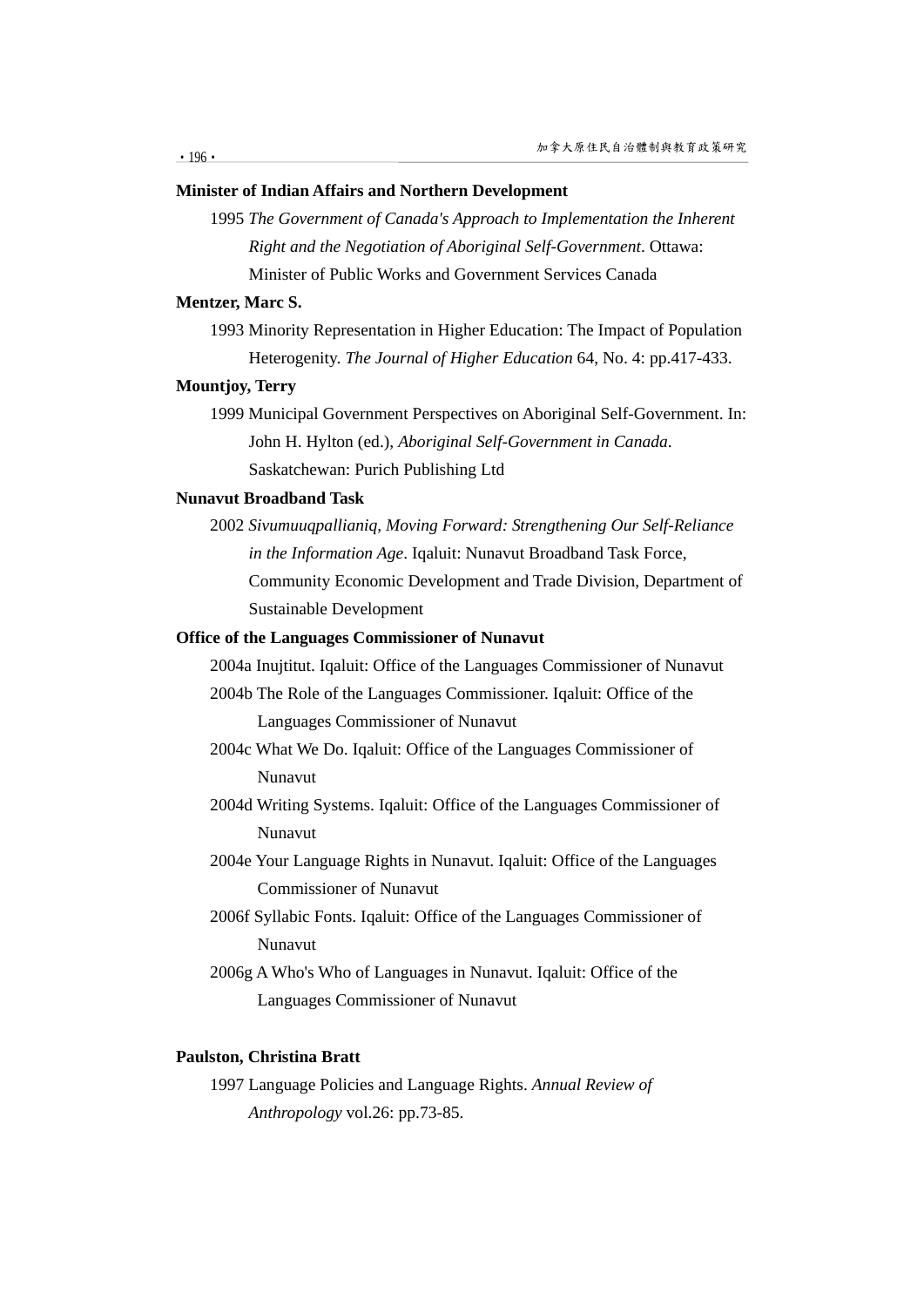## **Peters, Evelyn J.**

1999 Geographies of Aboriginal Self-Government. In: John H. Hylton (ed.), *Aboriginal Self-Government in Canada*. Saskatchewan: Purich Publishing Ltd

# **Simonsen, Sven Gunnar**

2002 Multinational Democracies. *Journal of Peace Research* Vol.39, No.4: p.505.

# **The GN/NTI NNI Review Committee**

2003 Nunavummi Nangminiqaqtunik Ikajuuti Policy First Comprehensive Review: Nunavummi Nangminiqaqtunik Ikajuuti(NNI Policy)

2005 Revised Nunavummi Nangminiqaqtunik Ikajuuti(NNI Policy). Iqaluit: Nunavummi Nangminiqaqtunik Ikajuuti(NNI Policy)

# **Wilson, Stan**

1999 Teaching in a Cold and Windy Place: Change in an Inuit School. *Indian Journal of Native Education* 23: p.221.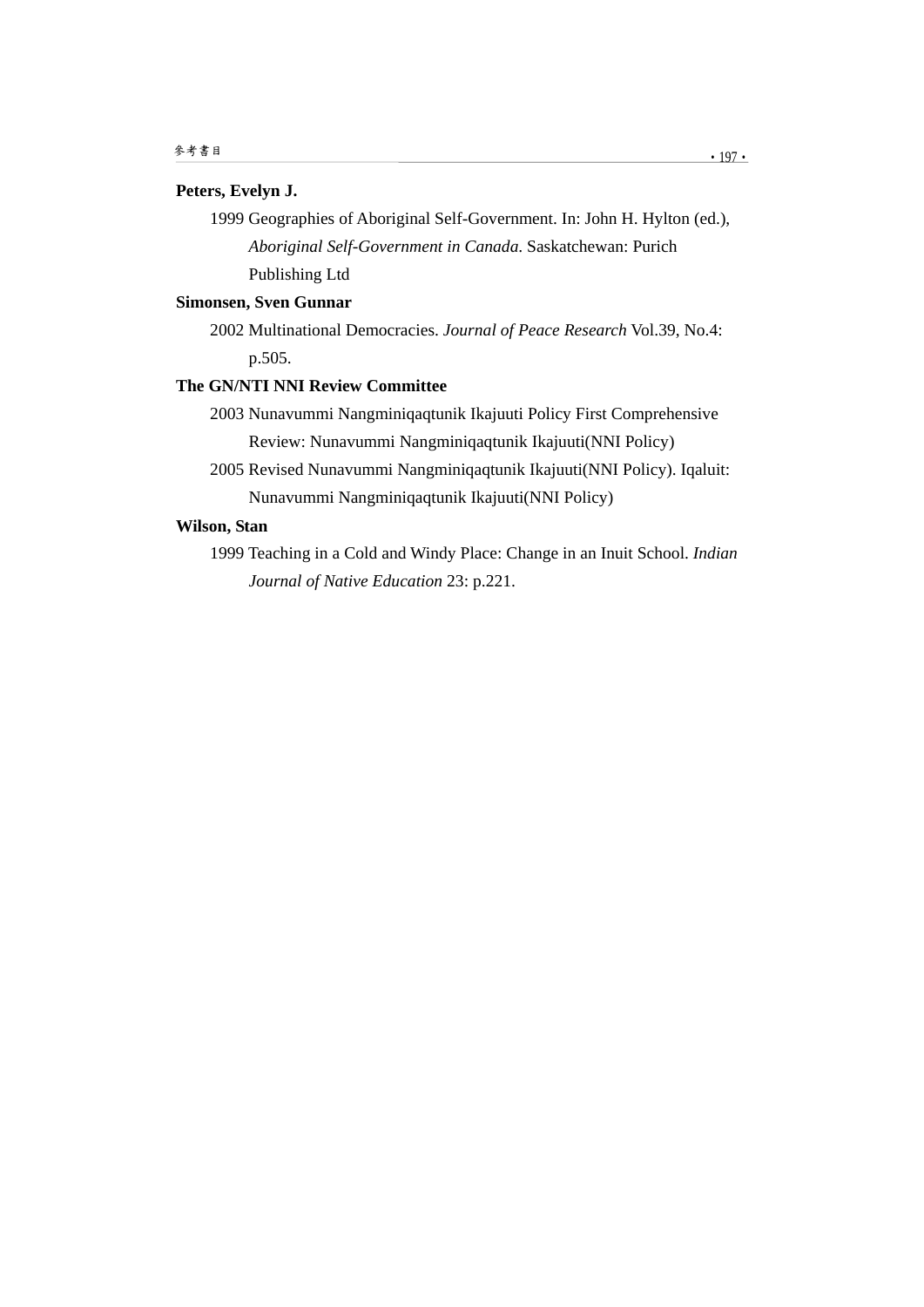三、電子文獻

2000 Report of the Auditor General of Canada,

http://www.oag-bvg.gc.ca/domino/reports.nsf/html/0004xe02.html

(2006, Apr. 22)

Afn Education Sector Rfp Framework,

http://www.afn.ca/article.asp?id=1748 (2005, Dec. 20)

- Assembly of First Nations-Chronology of Language & Culture Activities & Events,, http://www.afn.ca/article.asp?id=833 (2005, Dec. 20)
- Assembly of First Nations-Copyright,

http://sdiprod2.inac.gc.ca/fnprofiles/Fnprofiles\_DISCLAIMER.asp (2005, May. 16).

Assembly of First Nations-Language,

http://www.afn.ca/article.asp?id=122 (2005, Dec. 20)

Douglas Sanders, 1999, Indigenous Peoples: Issues of Definition,

http://www.dfait\_maeci.gc.ca/foreign\_policy/aboriginal/750/resource/cana da/documents/sanders-en.asp (2006, Apr. 25)

Donna Lakey and Dale LeClair, 2006, Educational Partnerships-Building a Métis Settlement Solution with Albertans,

http://www.teachers.ab.ca/Quick+Links/Publications/Magazine/Volume+8 2/Number+4/Articles/Educational+Partnerships+Building+a+Metis+Settle ment+Solution+with+Albertans.htm (2006, Apr. 01)

First Nations, Métis and Inuit Education Policy Framework, Alberta Learning, http://www.learning.gov.ab.ca (2006, Apr. 18)

Government of Alberta, 2006, Guide to Education 2005-2006: Basic Learning Division Field Services Sector Aboriginal Services Branch, http:/www.education.gov.ab.ca/educationguide/guide.aso?printerfriendly=t

rue&id=07051005 (2006, Apr. 05)

———, 2006, Guide to Education 2005-2006: Instrucational Delivery Aboriginal Education,

http:/www.education.gov.ab.ca/educationguide/guide.aso?printerfriendly=t rue&id=060101 (2006, Apr. 05)

Key Issues and Activities since the Annual General Assembly,

http://www.afn.ca/article.asp?id=1750 (2005, Dec. 20)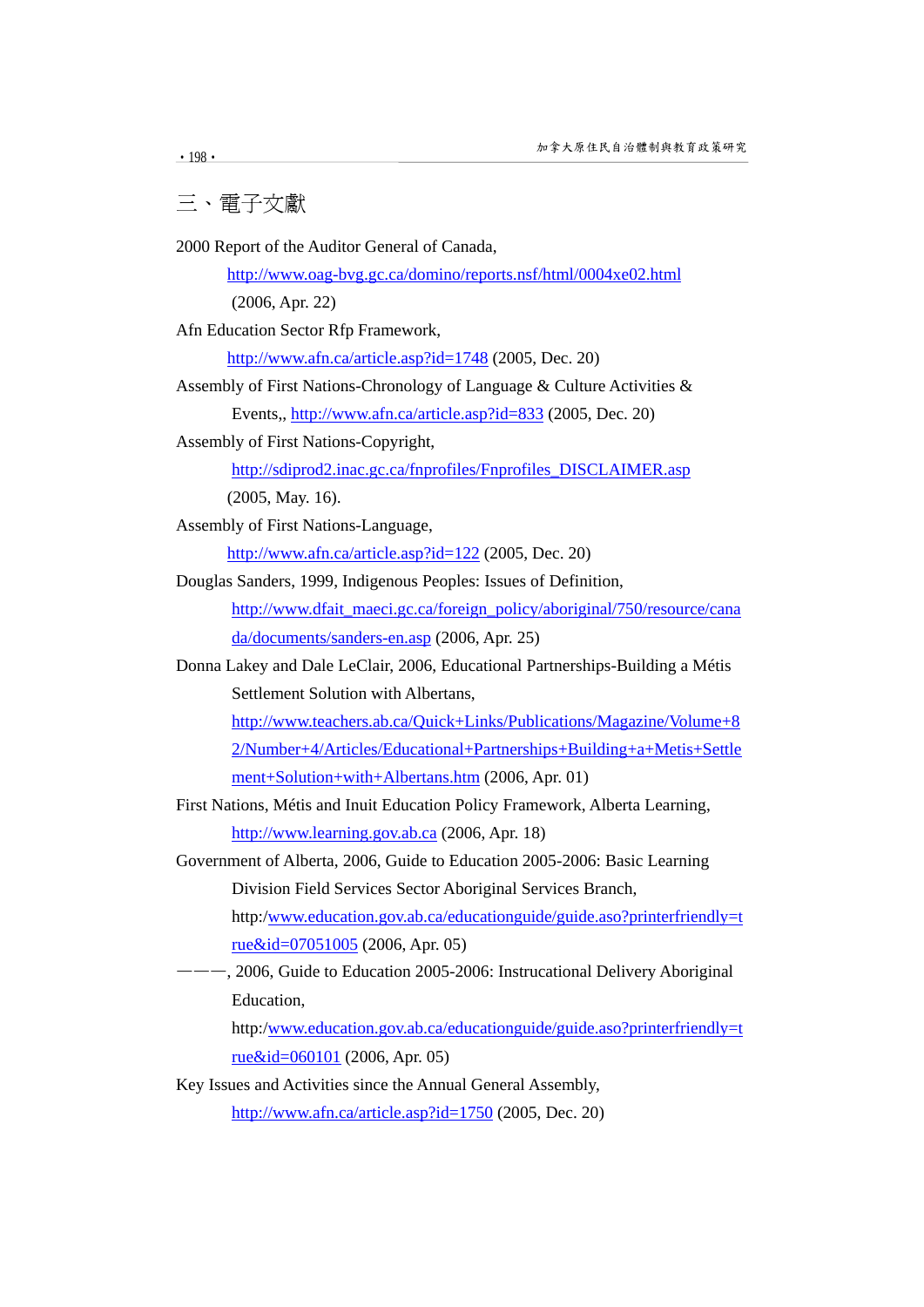Language Department Of Culture, Elders and Youth 2006, Language Legislation,

In, Department Of Culture, Language, Elders and Youth,

Http://www.gov.nu.ca/cley/home/english/langleg.html ( 2006, Apr. 21)

Minister of Indian Affairs and Northern Development, 1995, The Government of Canada's Approach to Implementation the Inherent Right and the Negotiation of Aboriginal Self-Government, In, Minister of Public Works and Government Services Canada,

http:/www.ainc-inac.gc.ca/pr/pub/sg/plcy e.html (2006, Apr. 09)

#### Métis, 2001,

http:/www.britannica.com/eb/article?eu=53652&tocid=0&query=metis (2001, Oct. 10)

Minister of Indian Affairs and Northern Development, 2004, The Landscape: Public Opinion on Aboriginal and Northern Issues, In, Minister of Indian Affairs and Northern Development, http://www.ainc-inac.gc.ca (2005, Jul. 24)

Nunavut Arctic College,

http://www.nac.nu.ca/about\_the\_college/about\_college.htm (2006, Apr. 20)

Office of the Languages Commissioner of Nunavut, 2004, Inujtitut, In, Office of the Languages Commissioner of Nunavut,

http://langcom.nu,ca/rights/en\_role.html (2006, Apr. 26)

--, 2004, The Role of the Languages Commissioner, In, Office of the Languages Commissioner of Nunavut,

http://langcom.nu,ca/rights/en\_role.html (2006, Apr. 26)

- ———, 2006, Syllabic Fonts, In, Office of the Languages Commissioner of Nunavut, http://langcom.nu,ca/rights/en\_role.html (2006, May. 20)
- --, 2004, What We Do, In, Office of the Languages Commissioner of Nunavut, http://langcom.nu,ca/rights/en\_role.html (2006, May. 26)
- ———, 2006, A Who's Who of Languages in Nunavut, In, Office of the Languages Commissioner of Nunavut,

http://langcom.nu,ca/rights/en\_role.html (2006, May. 26)

- ———, 2004, Writing Systems, In, Office of the Languages Commissioner of Nunavut, http://langcom.nu,ca/rights/en\_role.html (2005, May. 26).
- ———, 2004, Your Language Rights in Nunavut, In, Office of the Languages